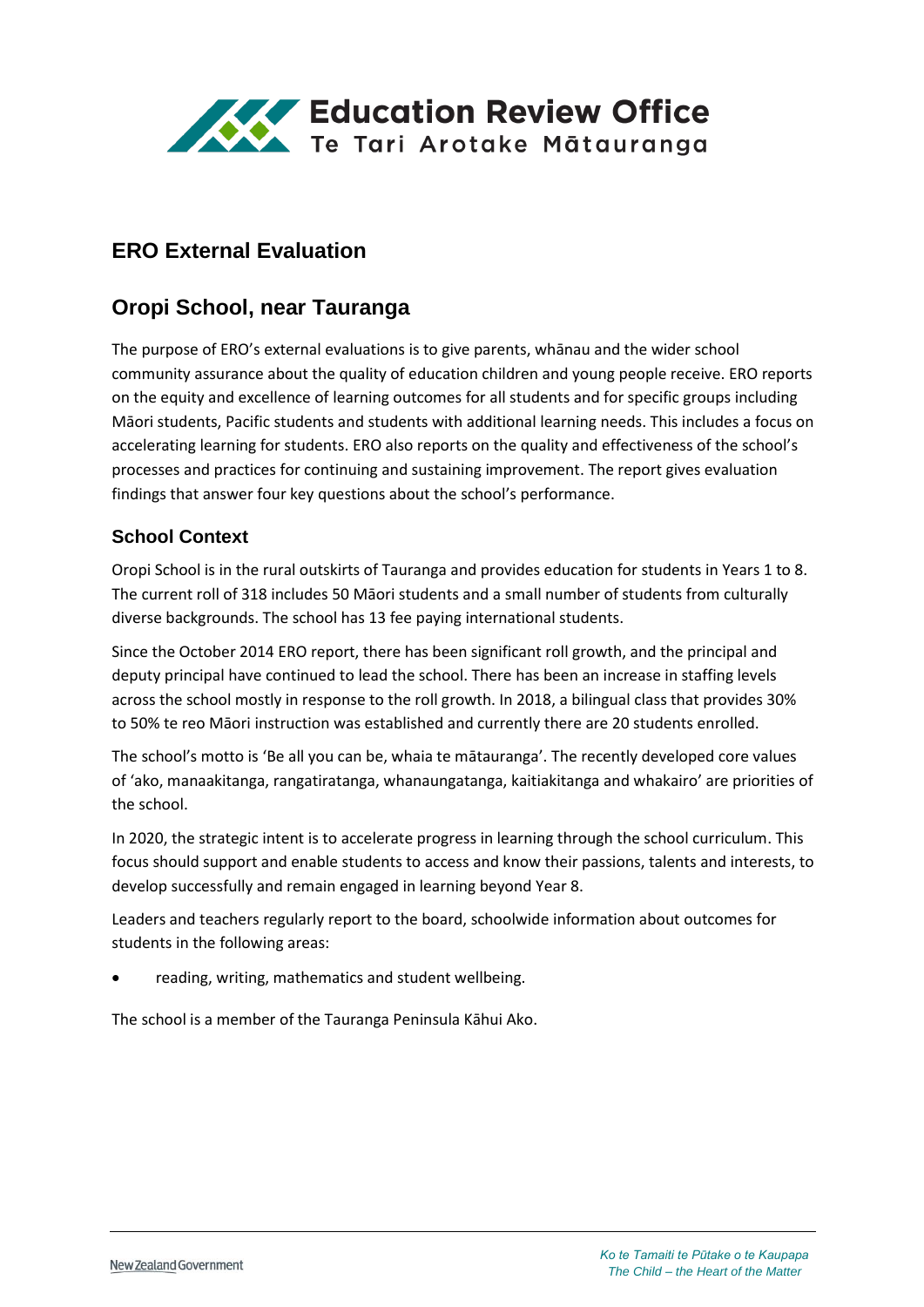# **Evaluation Findings**

## **1 Equity and excellence – achievement of valued outcomes for students**

### 1.1 How well is the school achieving equitable and excellent outcomes for all its students?

The school has made good progress in achieving equity and excellence for all students, with significant increases in achievement for Māori learners since 2017 in reading, writing and mathematics.

Achievement data for 2019, shows that the large majority of students achieved expected curriculum levels in reading and writing, and most in mathematics. The data also shows that Māori and non-Māori achieved at comparable rates in reading and writing but non-Māori achieved at higher rates than their Māori peers in mathematics. Girls and boys achieved at comparable rates in mathematics. However, in reading and writing, girls achieved at higher rates than boys, significantly so in writing. Schoolwide student achievement in reading, writing and mathematics has fluctuated between 2018 and 2019. However, girls have consistently achieved at higher rates than boys in reading and writing.

Information collected in a survey of students indicates that the school effectively supports student wellbeing and learner engagement.

Students with additional learning needs are making good progress against their individual learning and behaviour goals.

#### 1.2 How well is the school accelerating learning for those Māori and other students who need this?

The school is accelerating learning for some identified students who need this.

School data gathered in 2019, about additional reading programmes, indicates that the interventions effectively accelerated student achievement for some of the Māori and others that were targeted.

## **2 School conditions for equity and excellence – processes and practices**

### 2.1 What school processes and practices are effective in enabling achievement of equity and excellence, and acceleration of learning?

Leaders collaboratively develop and pursue the school's vision, values and goals for equity. They actively seek out the perspectives and aspirations of teachers, students, parents and whānau. They build relational trust and communicate effectively with the school community. Leaders are well supported by the board of trustees. Programmes and initiatives in the school are informed by research and leaders positively support building teacher capability. A caring learning community has developed that is inclusive of diverse learners and aimed at maintaining the school's values and rural character.

Teachers provide orderly and supportive environments that promote student learning and wellbeing. There are respectful and warm relationships among students and adults. Student learning is scaffolded through a wide range of teaching strategies, cooperative learning opportunities, active discussion and provision of quality resources. Teachers plan differentiated programmes for reading, writing and mathematics based on sound assessment information. They promote achievement of learning outcomes by deliberately aligning task design, teaching activities and home support. There are effective processes for student transition into and within the school to improve outcomes for at-risk learners.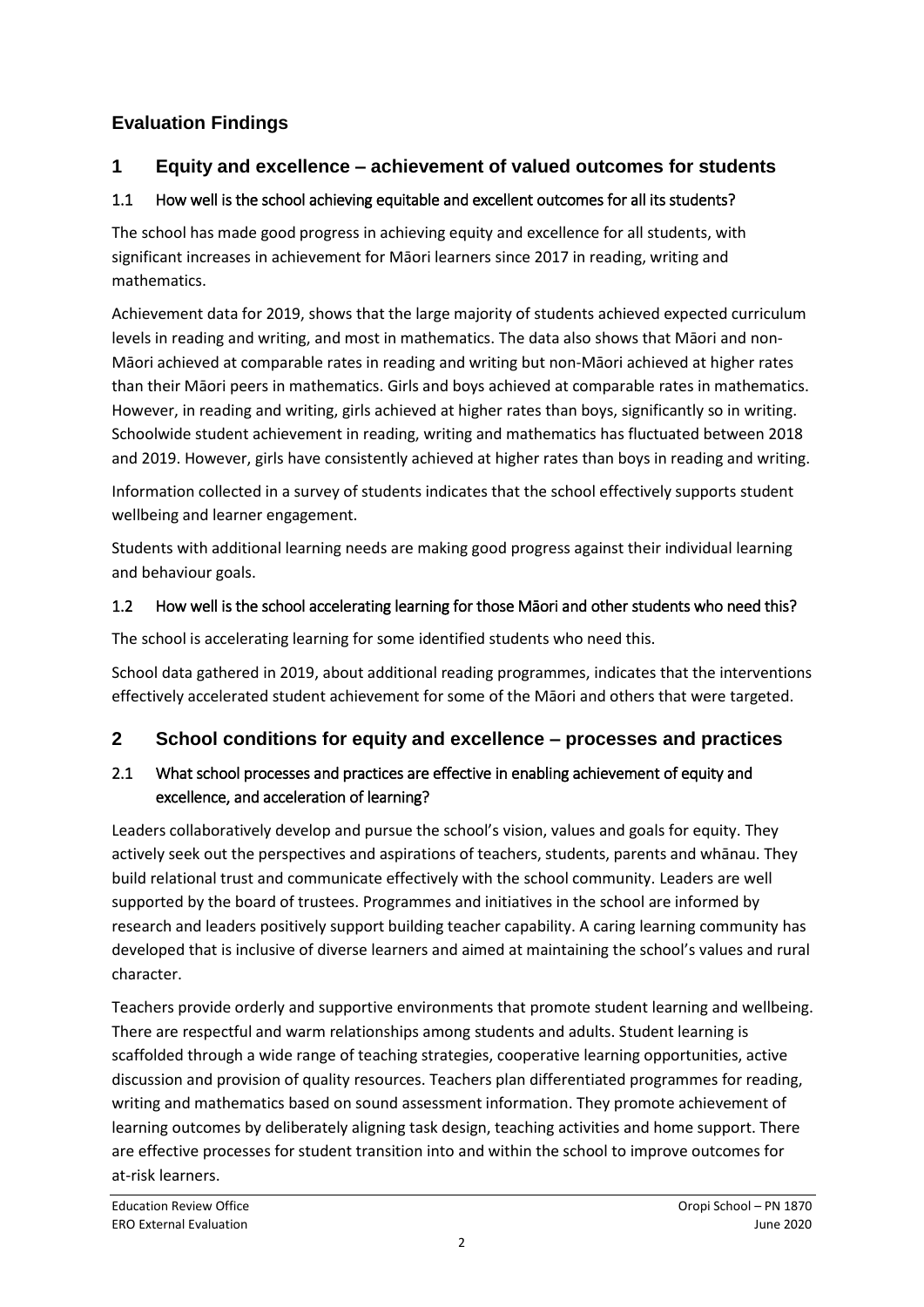The school's curriculum makes meaningful connections to learners' lives, prior understandings and real-world contexts. A schoolwide approach to teaching through play prioritises the needs and interests of individual students. The bilingual class models and contributes to the growth of te ao Māori across the school. This class is well integrated and valued throughout the school. Culturally responsive practices are underpinned by well-embedded school values. Parents, whānau and the community are welcomed, involved in school activities, respected and valued as partners in learning. Rich and broad learning experiences allow for students to become confident risk takers and actively involved learners.

Students with additional needs are well integrated into the life of the school. Systems for the monitoring and tracking of students are established. Teachers and support staff provide a range of effective interventions that respond to student needs, including accessing external expertise. Parents are well informed about their child's learning and progress.

### 2.2 What further developments are needed in school processes and practices for achievement of equity and excellence, and acceleration of learning?

The school understands the importance of internal evaluation. A wide range of information is gathered about school operation and reported to the board of trustees. Leaders recognise the need to focus on aligning systems and practices with assessment information.

To enhance progress and further support equity and excellence, ERO and the school have agreed on the following areas for development:

- refining assessment systems to evaluate the effectiveness of programmes and initiatives that seek to achieve the school's valued outcomes
- developing achievement targets for all identified groups of at-risk learners and reporting regularly to the board about how effectively their progress is being accelerated.

The school is continuing to strengthen students' understanding of their learning pathways, particularly their progress and next learning steps.

## **3 Other Matters**

#### Provision for international students

The school is a signatory to the *Education (Pastoral Care of International Students) Code of Practice 2016* (the Code) established under section 238F of the Education Act 1989. The school has attested that it complies with all aspects of the Code.

At the time of this ERO review there were 13 international students attending the school.

The school has highly effective practices and systems in place for the provision of education and care of its international students. There are positive opportunities promoted for these students to share their culture, integrate and involve themselves in the rich life of the school and its community, achieve academic success and make very good progress with their English language acquisition.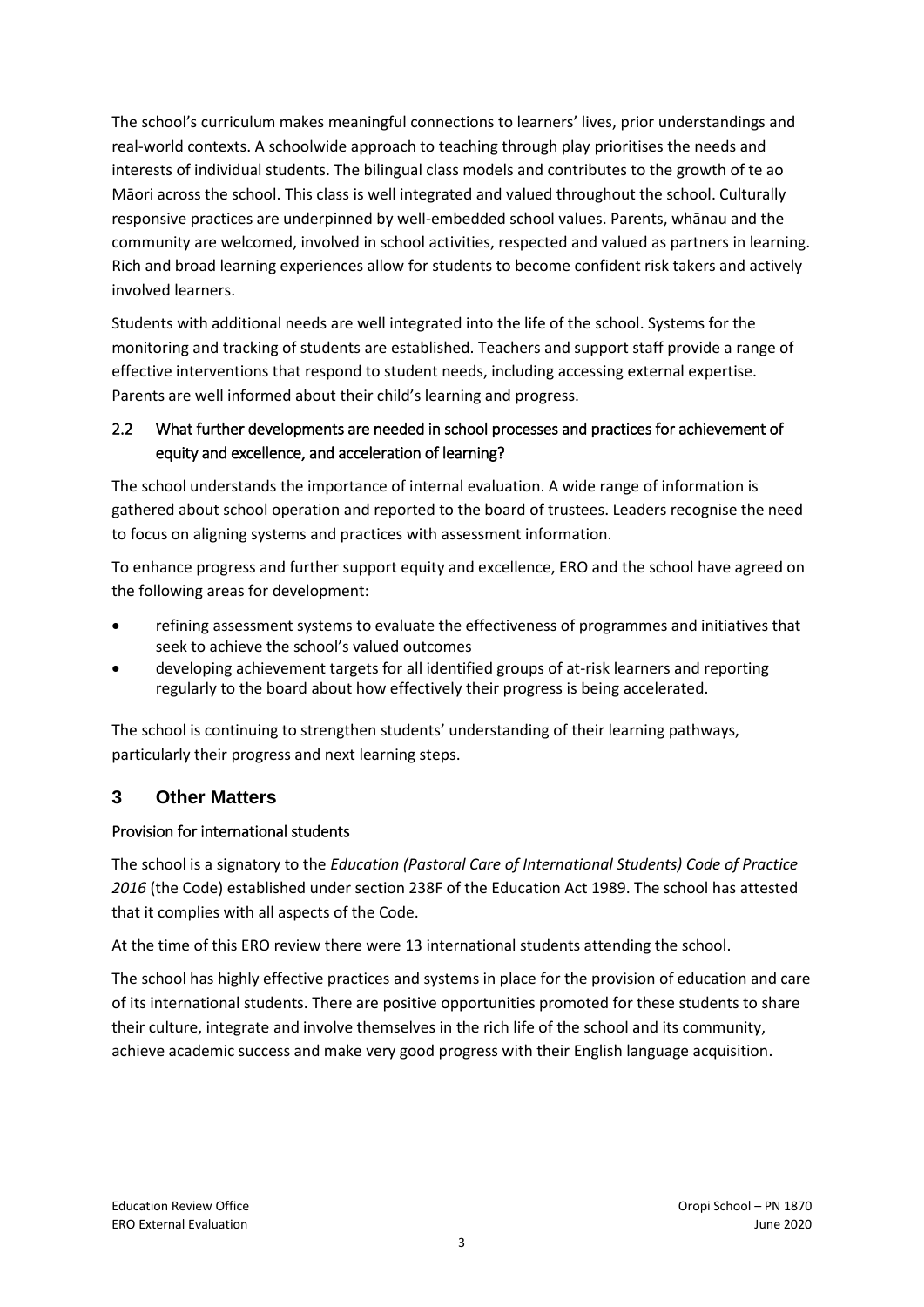## **4 Board Assurance on Legal Requirements**

Before the review, the board and principal of the school completed *the ERO board assurance statement and self-audit checklists*. In these documents they attested that they had taken all reasonable steps to meet their legislative obligations related to the following:

- board administration
- curriculum
- management of health, safety and welfare
- personnel management
- finance
- asset management.

During the review, ERO checked the following items because they have a potentially high impact on student safety and wellbeing:

- emotional safety of students (including prevention of bullying and sexual harassment)
- physical safety of students
- teacher registration and certification
- processes for appointing staff
- stand down, suspension, expulsion and exclusion of students
- attendance
- school policies in relation to meeting the requirements of the Children's Act 2014.

## **5 ERO's Overall Judgement**

On the basis of the findings of this review, ERO's overall evaluation judgement of Oropi School's performance in achieving valued outcomes for its students is:

Well placed.

ERO's Framework: *[Overall Findings and Judgement Tool derived from School Evaluation Indicators:](https://www.ero.govt.nz/assets/Uploads/ERO-18798-1-AF-Overall-findings-and-judgements-document-v4.pdf)  [Effective Practice for Improvement and Learner Success](https://www.ero.govt.nz/assets/Uploads/ERO-18798-1-AF-Overall-findings-and-judgements-document-v4.pdf)* is available on ERO's website.

#### **6 Going forward**

#### Key strengths of the school

For sustained improvement and future learner success, the school can draw on existing strengths in:

- an inclusive culture that underpins all aspects of systems and practices
- a motivating curriculum that is responding to students' strengths, needs and interests.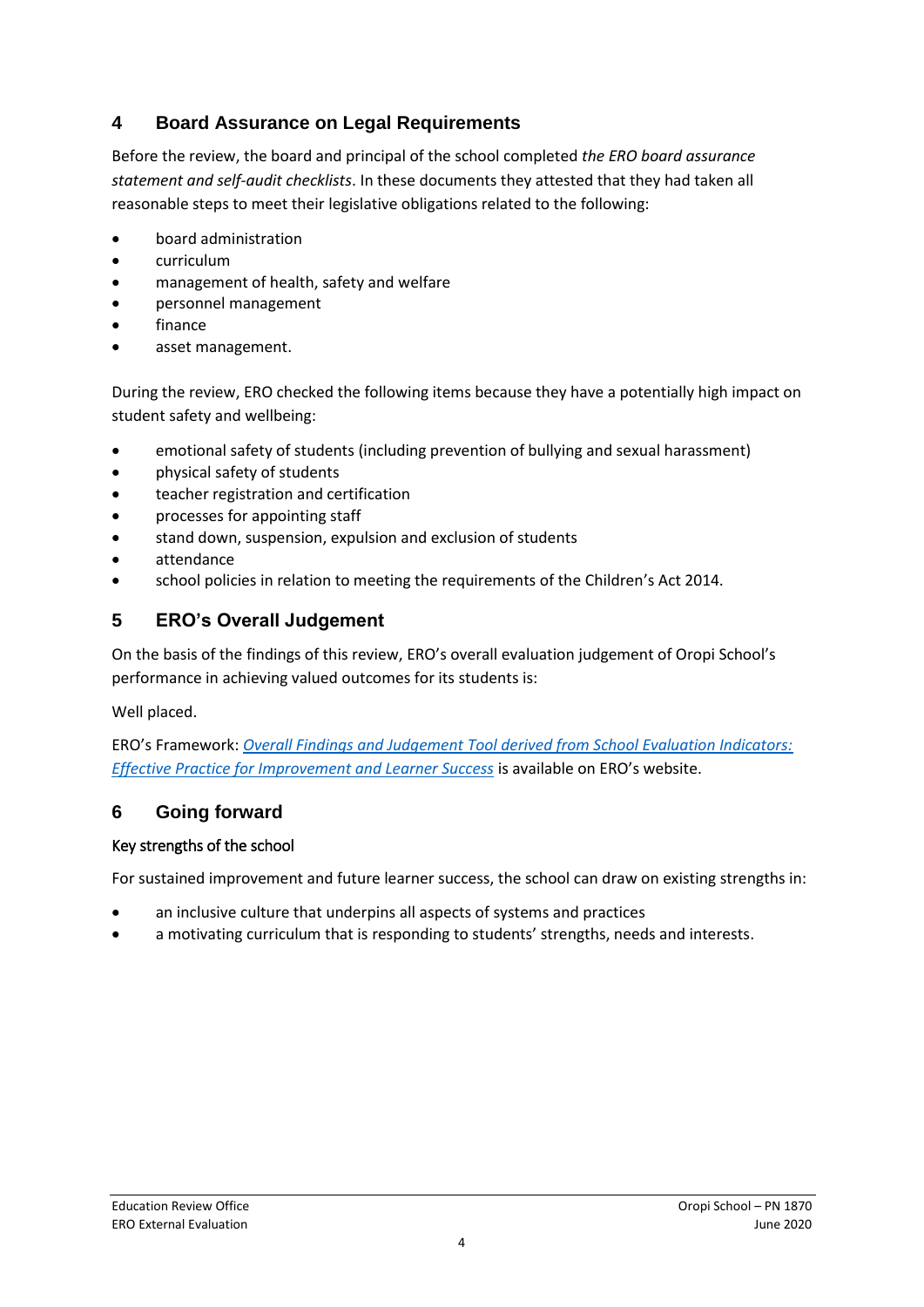#### Next steps

For sustained improvement and future learner success, priorities for further development are in:

- aligning systems and practices with assessment information to improve accelerated learning outcomes for students
- strengthening practices that enable students to monitor and make decisions about their learning pathways.

 $\Theta$ 

Darcy Te Hau Acting Director Review and Improvement Services Central Central Region 19 June 2020